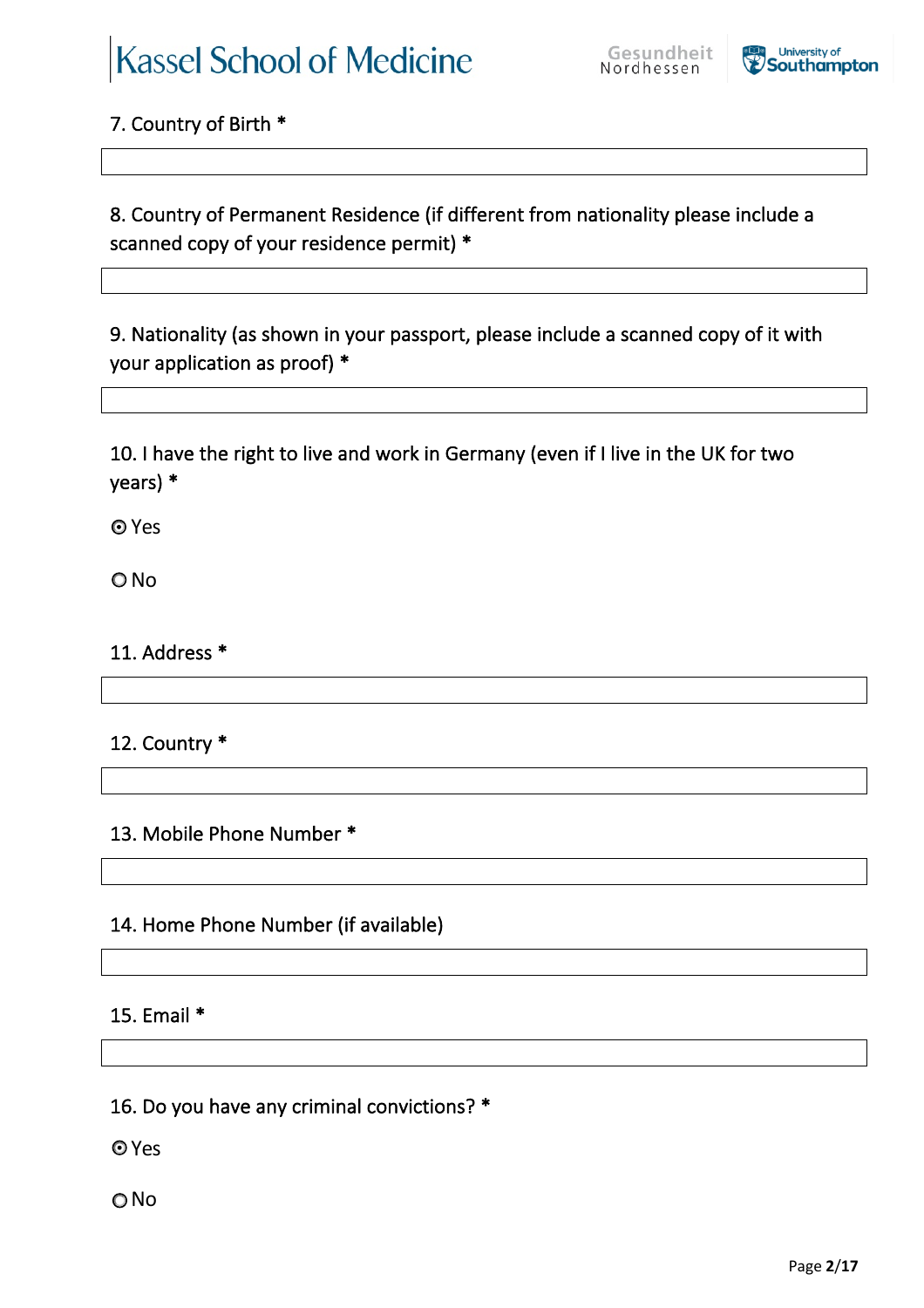$\circ$  $\circ$ 

 $\circ$  $\circ$  $\circ$ 

 $\circ$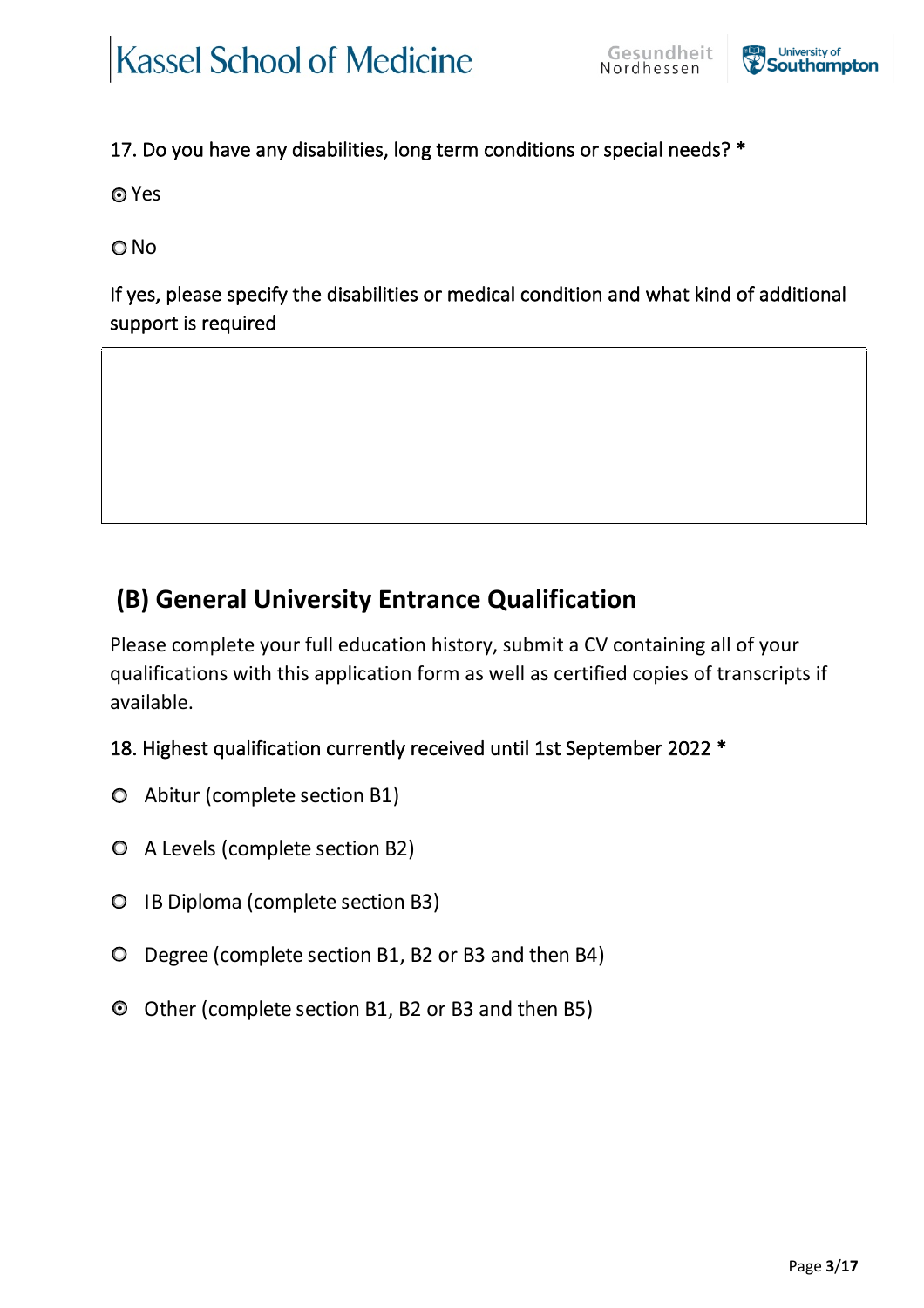$\circ$ 

 $\bullet$ 

 $\circ$ 

 $\circ$ 

Please select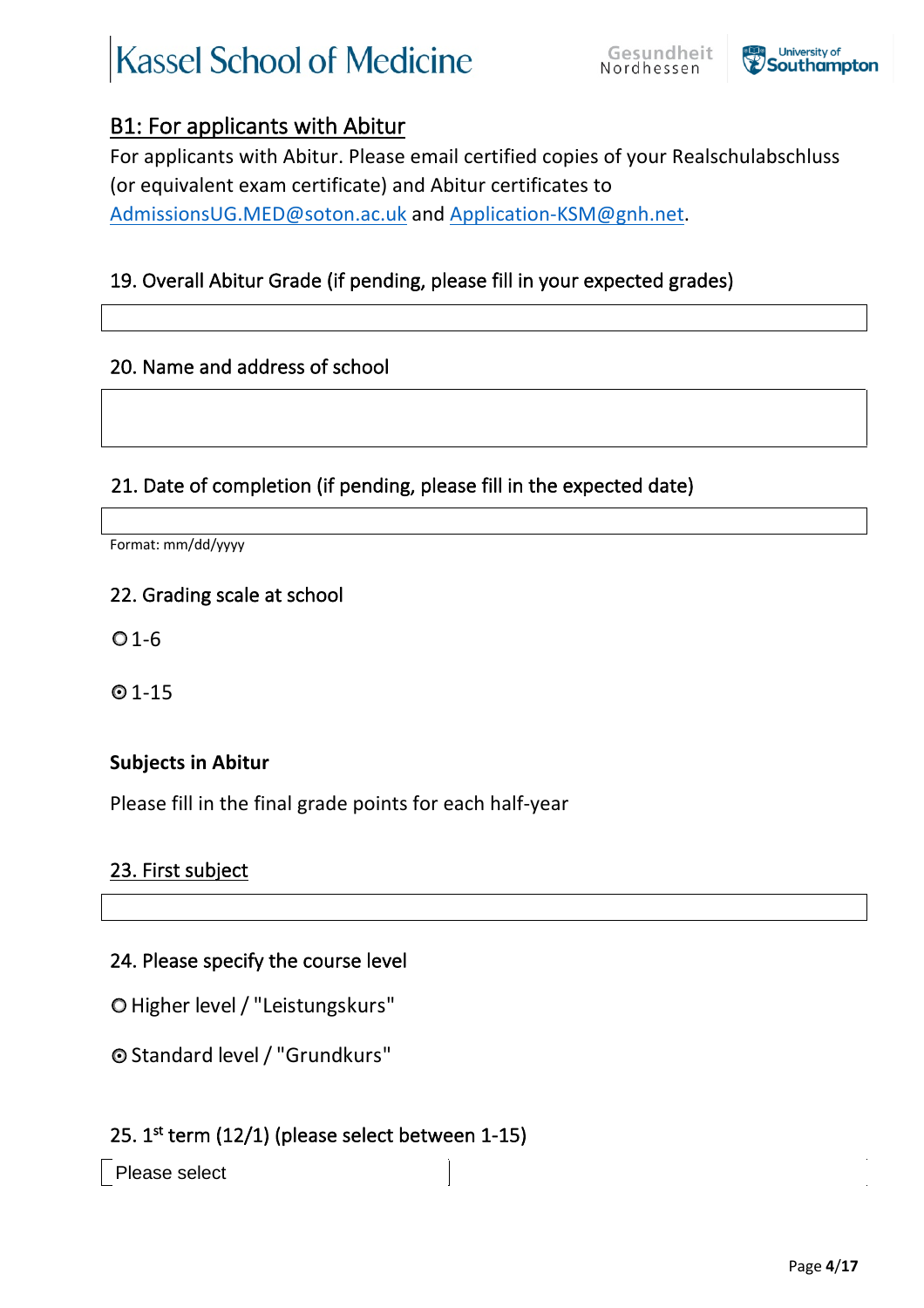Please select

Please select

Please select

 $\bullet$ 

 $\circ$ 

 $\circ$ 

 $\circ$ 

Please select

Please select

Please select

Please select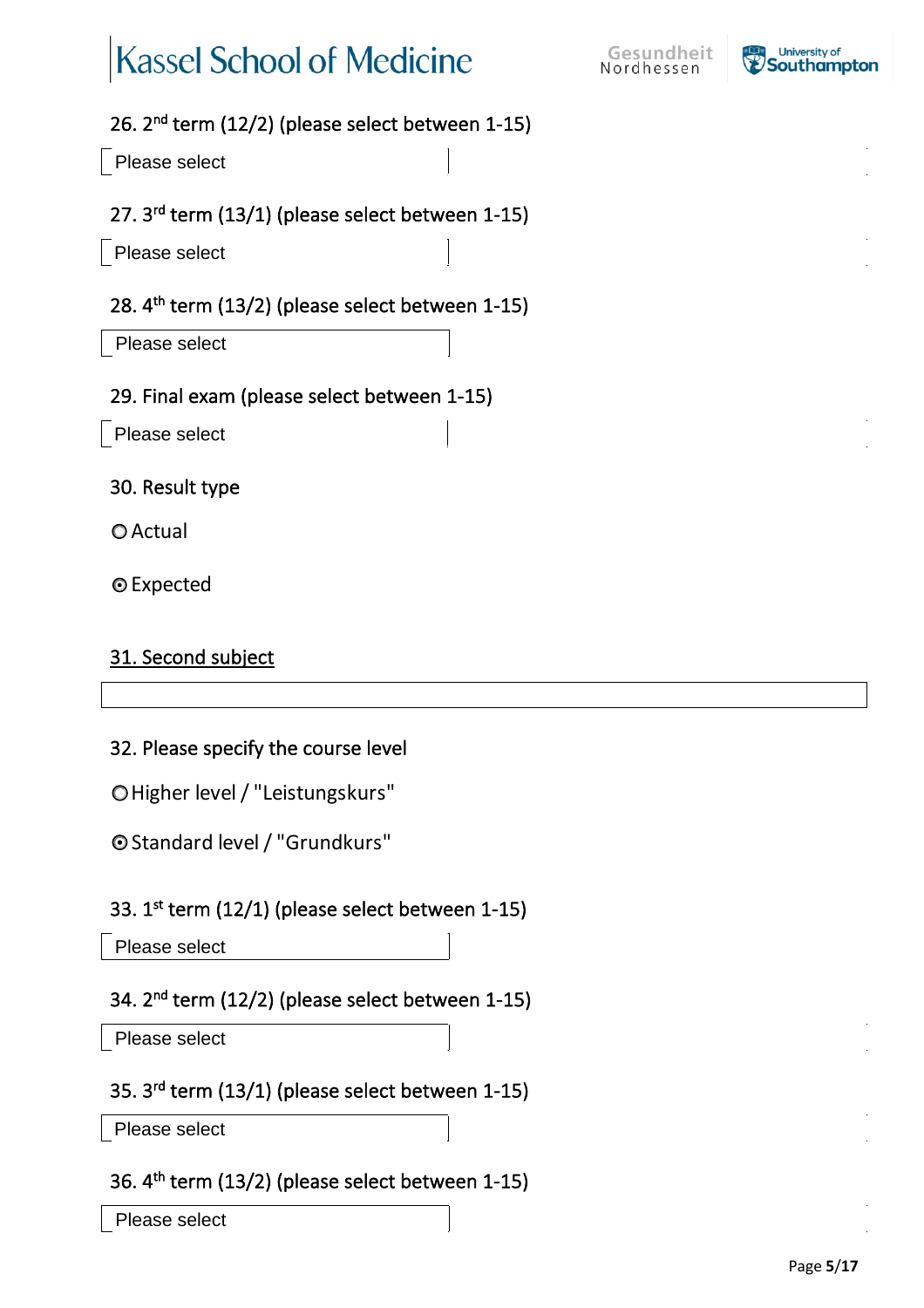$\circ$ 

 $\circ$ 

 $\circ$  $\circ$ 

Please select

Please select

Please select

Please select

Please select

 $\bullet$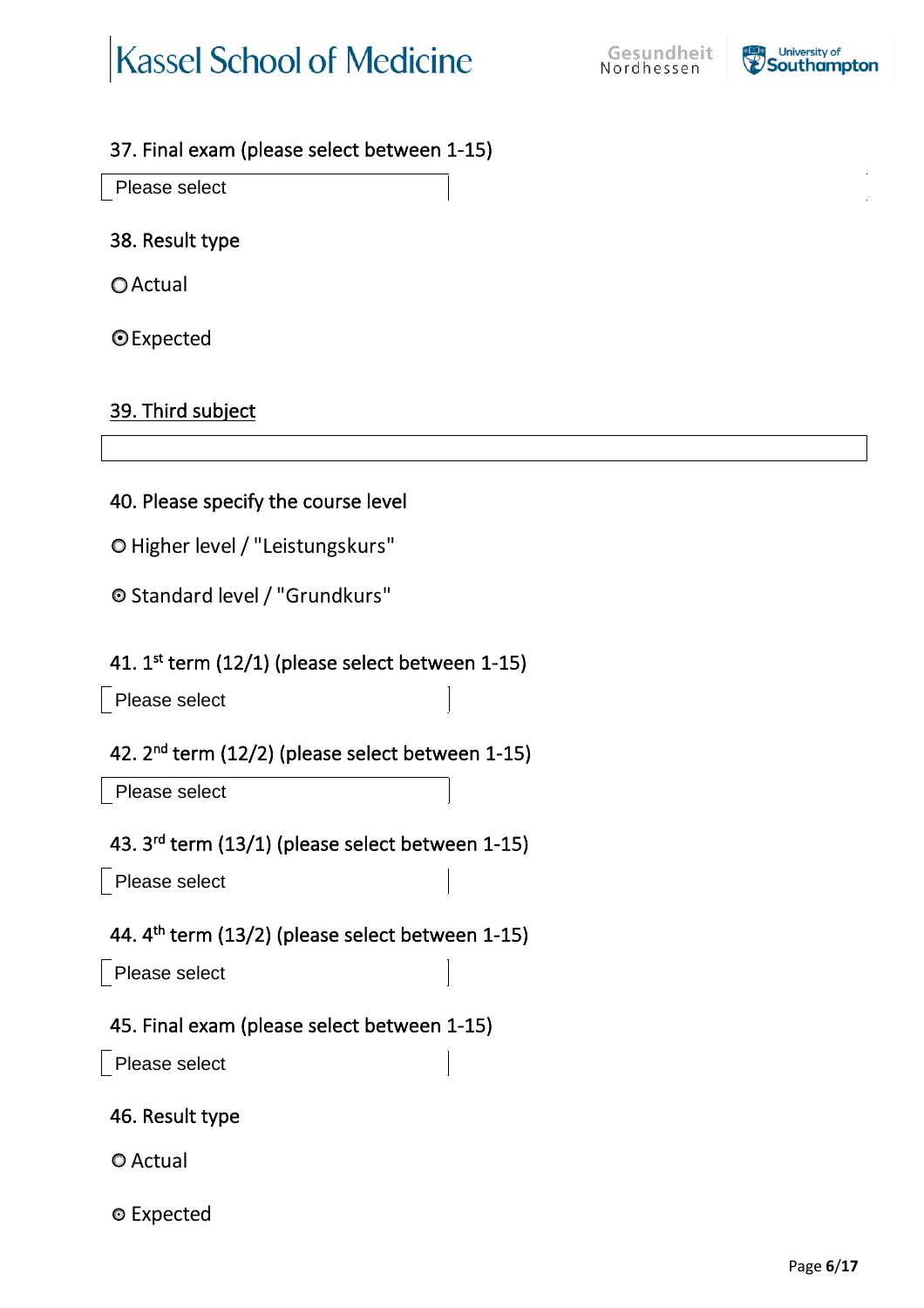$\circ$  $\circ$ 

Please select

Please select

Please select

Please select

Please select

 $\circ$ 

 $\circ$ 

 $\bullet$ 

 $\bullet$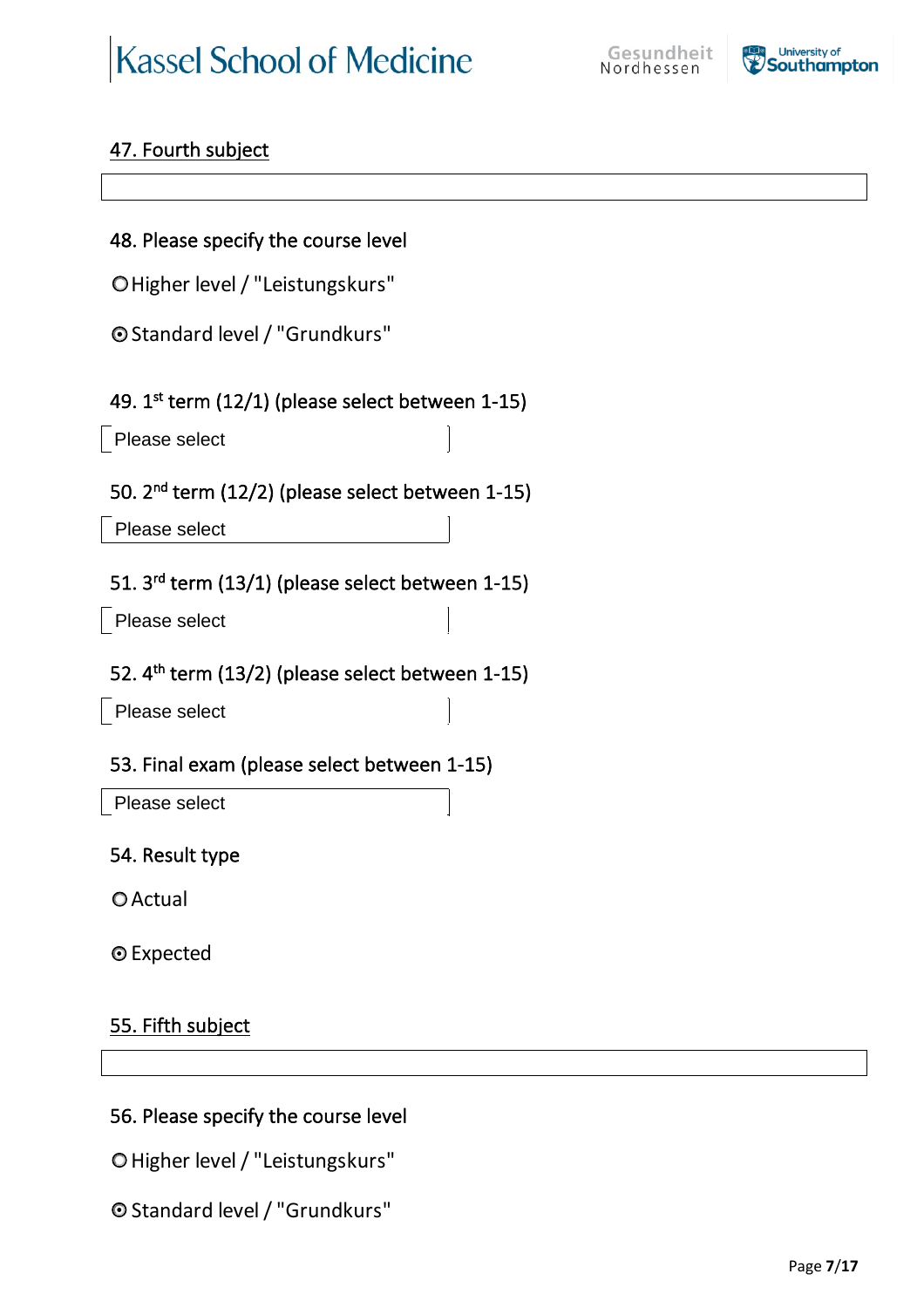Please select

Please select

Please select

Please select

 $\bullet$ 

 $\bullet$ 

 $\circ$  $\circ$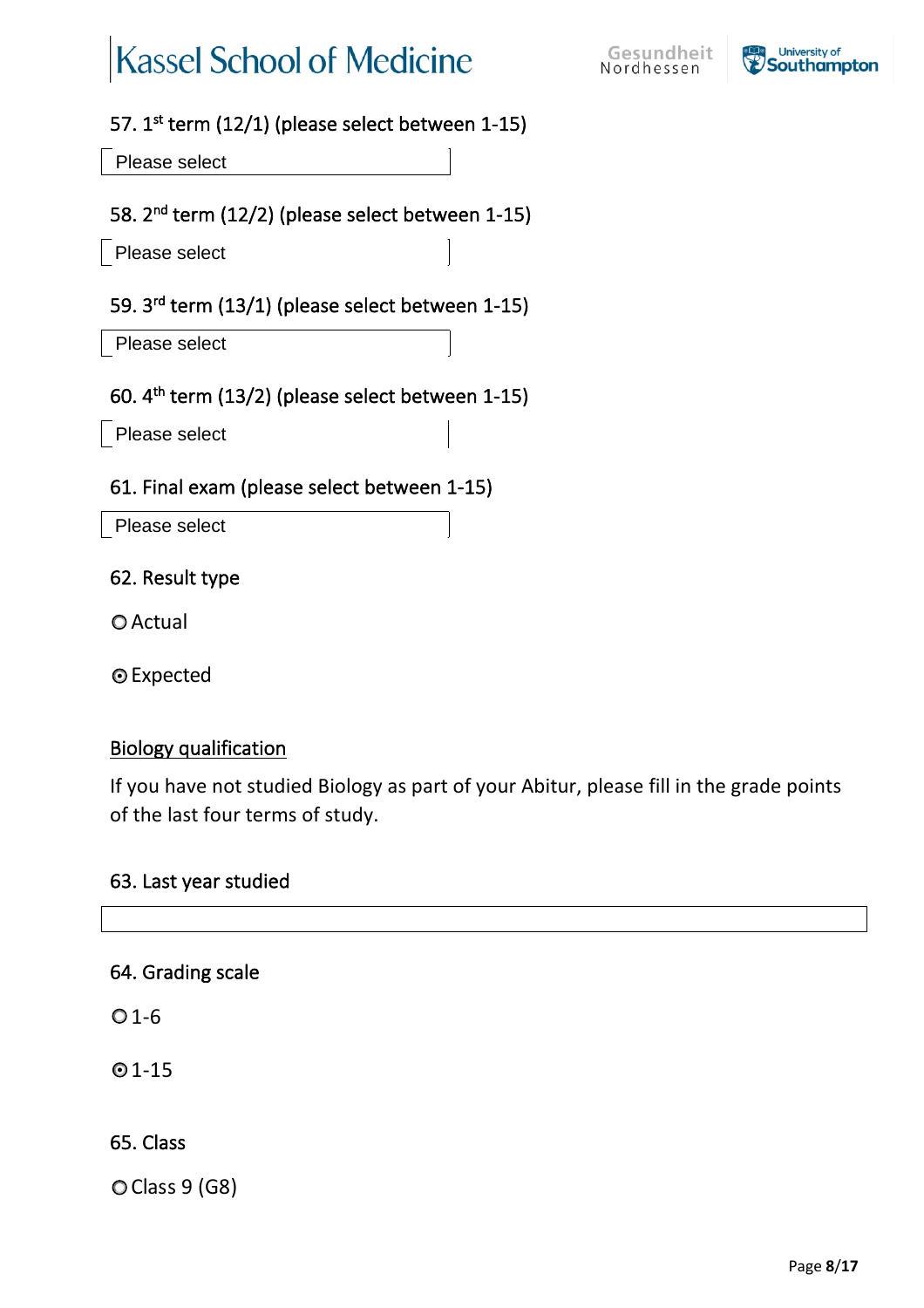### $\bullet$

Please select

Please select

Please select

Please select

 $\circ$ 

 $\circ$ 

 $\bullet$ 

| $\bigcirc$ |  |  |  |
|------------|--|--|--|
| $\bigcirc$ |  |  |  |
|            |  |  |  |
| $\circ$    |  |  |  |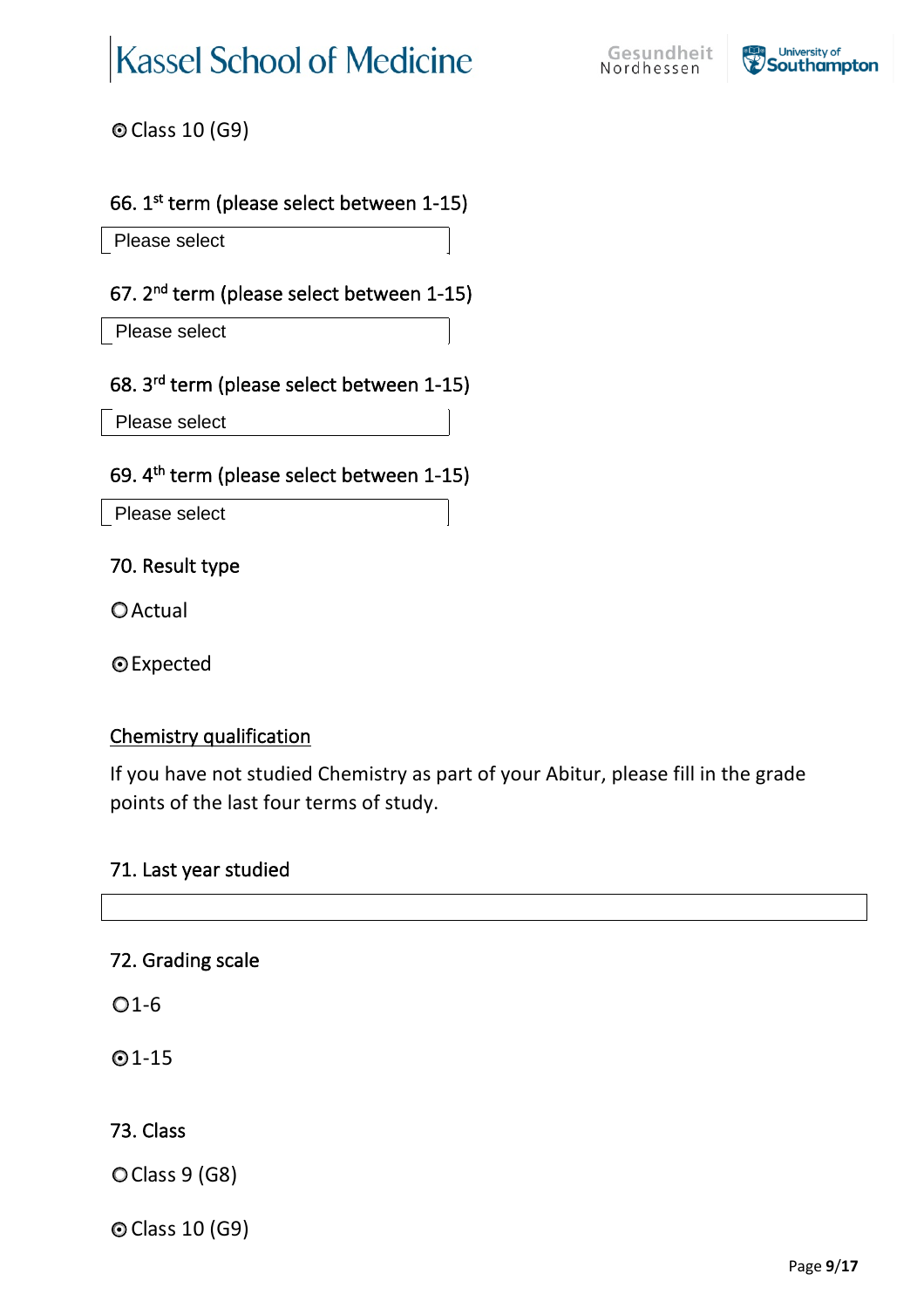Please select

Please select

Please select

 $\circ$ 

 $\bigcirc$ 

 $\circ$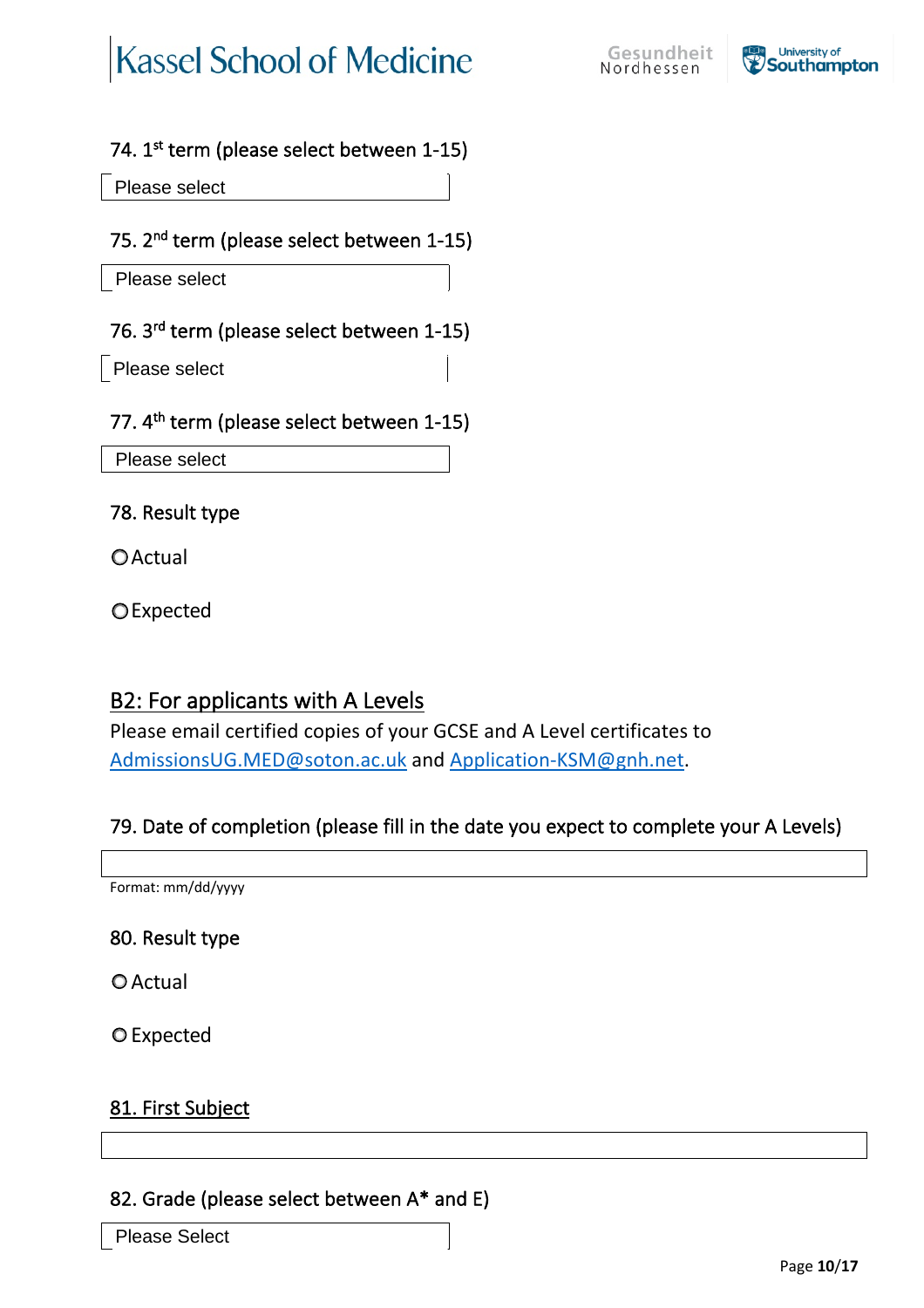**Please Select** 

**Please Select** 

 $\circ$  $\circ$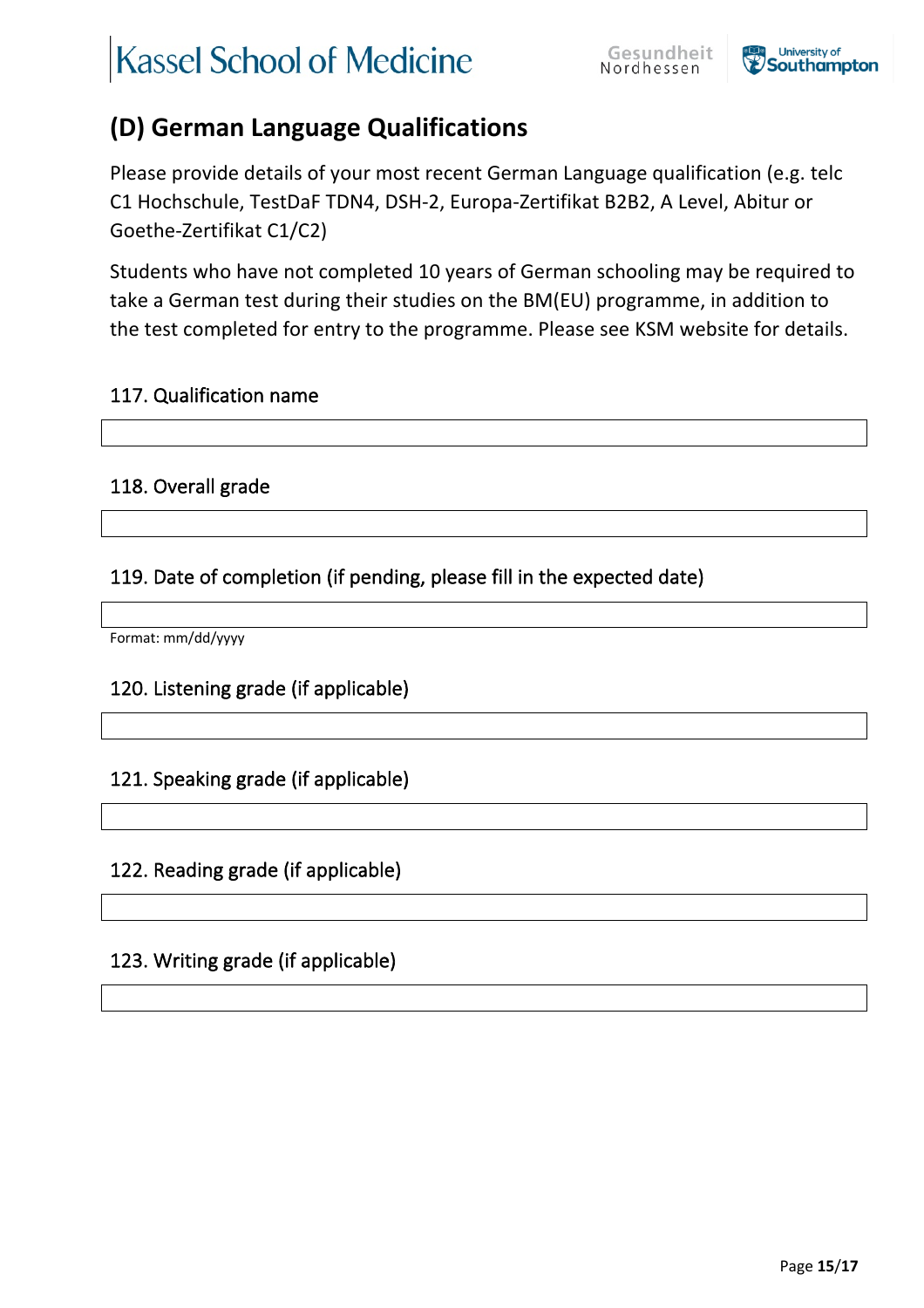## **Kassel School of Medicine**



 $!6#$  +' /&(' 4<0?\$0' \$@9(40';

Please email a Certificate(s) of Proof of Internship(s) along with other application documents to AdmissionsUG.MED@soton.ac.uk and Application-KSM@gnh.net5

 $\mathbf{m}$ 

### 125. Main activities/fields

126. Name and address of organisation(s)

 $1A# B/<\&($ \$?) 0C\$&. ?\*-5. &' /D\$E-(F\$&G?&(0&' 7&\$-(\$4-70)\*  $7 - 1$   $\frac{1}{2}$   $\frac{1}{2}$   $\frac{1}{4}$ 

Please email a copy of your CV to AdmissionsUG.MED@soton.ac.uk and Application-KSM@gnh.net.

127. Please provide details of any other paid or unpaid experience (e.g. FSJ), including dates, activities and the name(s) of the organisation(s) in the box below.

See KSM website for details<sup>a</sup>

128. Would you like to apply for a scholarship?

**O**Yes

 $ONO$